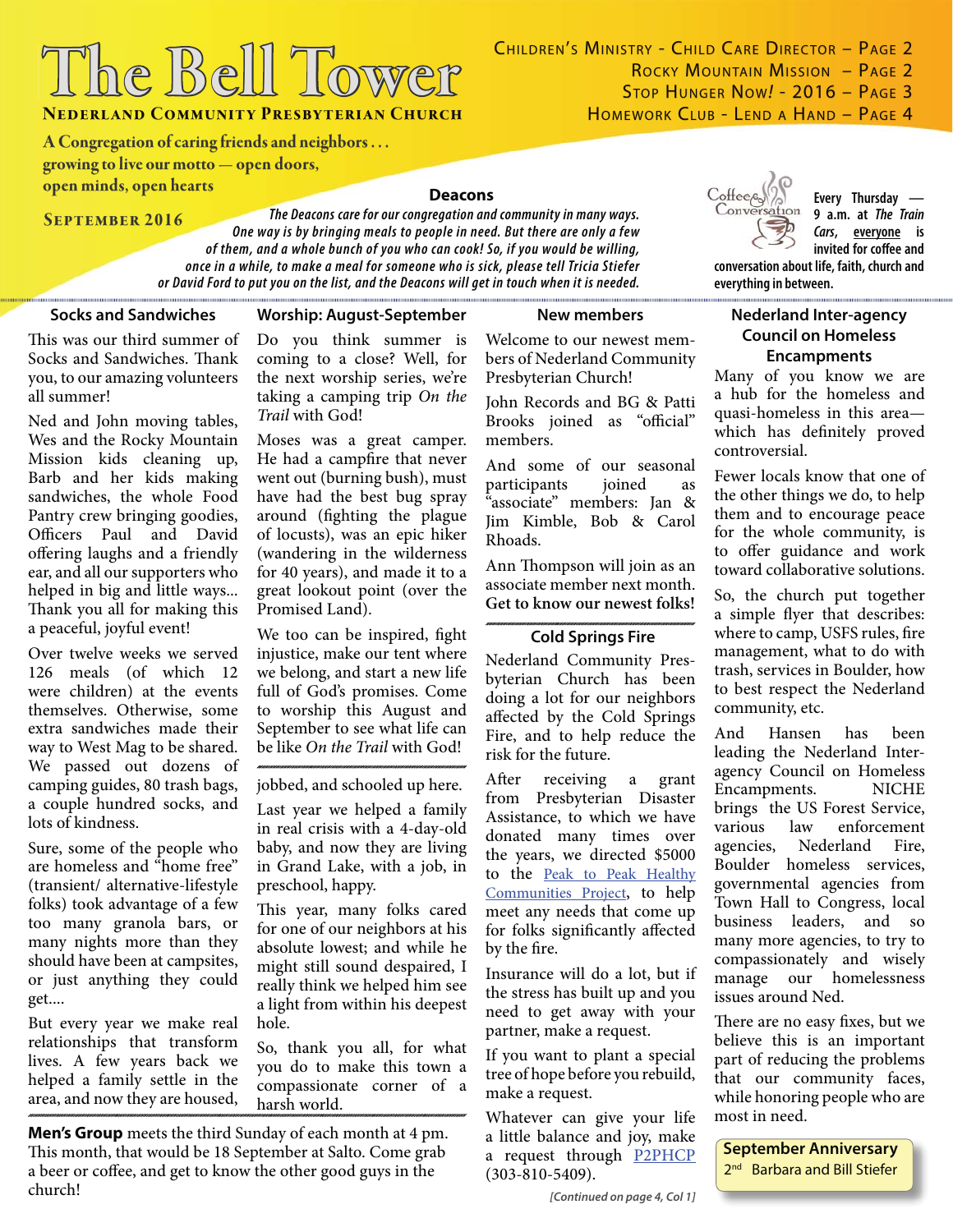## **Corner for Youth order Mission**

A place for news, reports and updates on our church youth AND a place for our youth to let folks know what's happening, what's needed, your concerns. Let your *Voice* be heard*!!*

### **Rocky Mountain Mission**

This year we hosted six youth groups (from Boulder/Denver, new groups from New Mexico and Minnesota, our old friends from Oklahoma, and great youth and leaders from Omaha and Houston). In all, we welcomed 85 participants, who completed 63 separate outreach projects, at 29 work sites!

Each team works four days a week, and enjoys one adventure day of rafting or hiking in RMNP. They sleep and cook at the church, and shower at the Gilpin rec center. They gather for devotionals every night, learning about their place in God's drama of life through singing, praying, goofy activities, great conversation, Bible study, and plenty of creativity. (For instance, one of our evening activities is to open with a dramatic reading of Amos 5, take a break to eat s'mores, then discuss what happens in their own lives back home, when white and brown and black things get smushed together… Racial justice never tasted so good!)

Thank you to church members who provided fellowship meals and came to work alongside our visitors. And big thanks to Wes Stiefer, who coordinated the mission and spiritual reflection, and worked tirelessly to make their experience powerful.

If you haven't done so already, like Rocky Mountain Mission on Facebook, and keep up with their exploits. Soon enough we'll have a slideshow of all the fun this summer, and in October, we'll start making plans for 2017!



*Imagine all the people Living life in peace... You... You may say I'm a dreamer But I'm not the only one I hope someday you'll join us And the world will be as one*



### **Children's Ministry**

**Sunday School** returns, 11 September! Your favorite teachers Aimee and Nancy will be there, with some other great helpers, to teach our awesome and growing group of youngsters!

Also on 11 September, we welcome our new **Childcare Director, Sara Sandstrom-**

**Kobi!** Sara has a degree in Church Education, and is ready to teach gospel stories about love, and children's singing. She and her husband have two young kiddos, who we'll get to know also.

Sara is walking into a growing children's program, so she'll need your help. We are asking for volunteers to sign up for one week a month: at the least to help with the kids' transition from their story-time to childcare, but also to help Sara if there are more children than it's safe for one person to care for. Please talk to Hansen or Aimee, if you could be such a helper.



**Mission Team** *– Dennis Whalen*



This is a picture of a 'Camper Bag' that is provided once a month by the Food Pantry to those people requesting something to eat

who have an ID that does not show a local address.

The Food Pantry is working to help alleviate questions by some members of our community that believed the Food Pantry was enabling people to move to the area and get fed on a regular basis. Note: exceptions can be made for families or pregnant women but, thankfully, we see very few of those folks among the homeless.

We met with a Gilpin County Commissioner to discuss the Food Pantry's actions during the Cold Springs Fire and where and how we might assist Gilpin if/when a disaster occurs in that part of the Peak to Peak region. The Food Pantry was appreciated and thanked by various organizations for our involvement in supporting the Shelter.

We're working to finalize a Resilience grant with the Mountain Human Services Collaborative (Boulder County, United Way, Emergency Family Assistance Association) to help assure funding for the Mountain Resource person, who has been very successful in aiding people to obtain access to various government services that, for a variety of reasons, these folks found it very difficult to access in the past.

Kristi Venditii, who started the Clothing Closet, has passed on the position of Director to Annette Franck, so Kristi can focus on her position as the Mountain Resource person. It's expected Annette will be added to the Food Pantry Board of Directors at the next meeting.

 $g_{\kappa}$ Our  $Thou$ 

Judy Anderson; Doug Armitage; Anastasia and Brooke Blinebry; Willi & John Brocklehurst; Don Henningsen; Doris Hobaugh; Robert Manes; Miles Pancoast and family; Torin Perret and family; Russ Peterson; Rhonda Skeie; Mike Smith; Jim Stevens; Vince Such; For those serving in the military; and Safe travels for all our summer partners at church.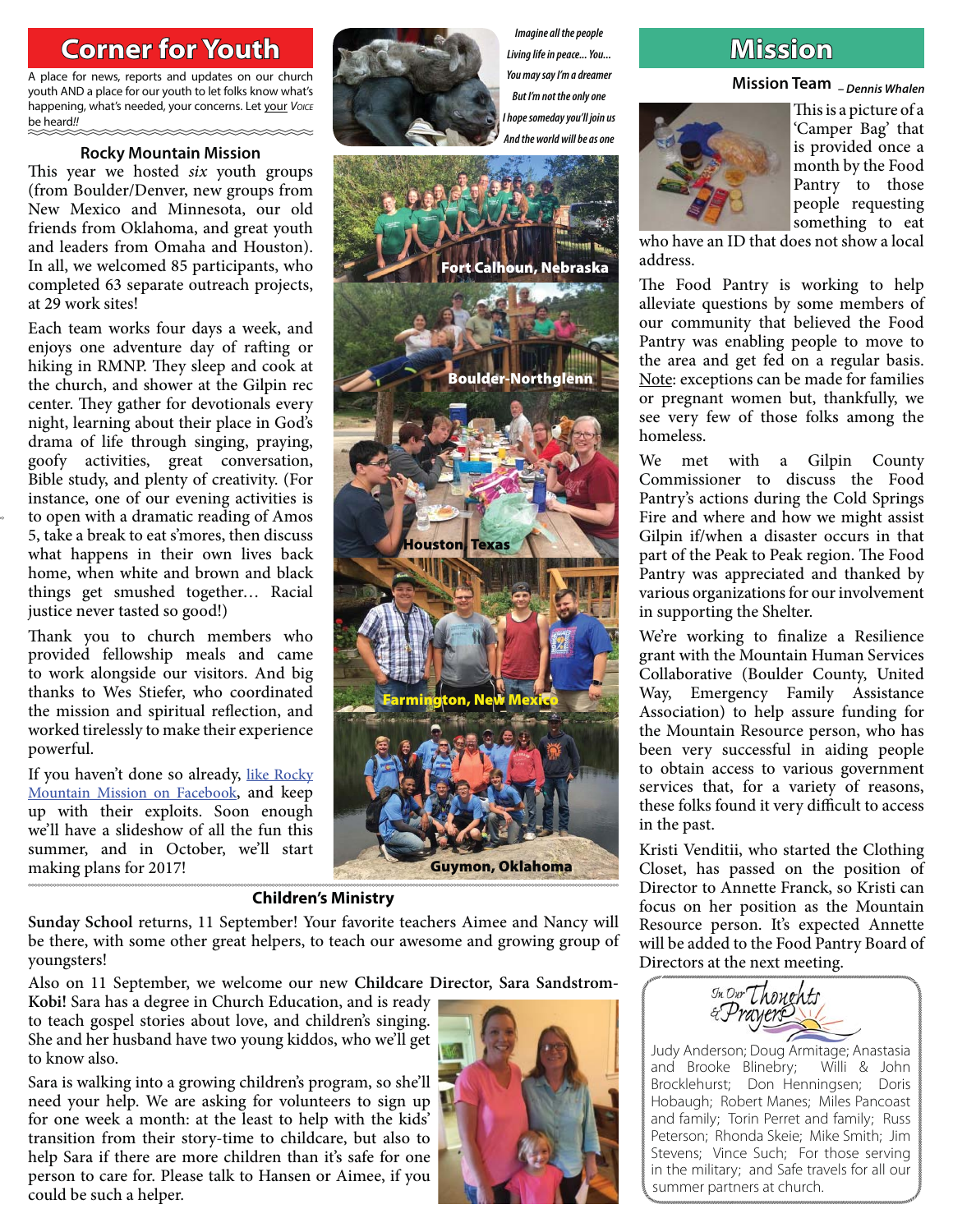

### **The Twelve Steps** to a **Compassionate Life** by Karen Armstrong

*The August newsletter skipped the eighth step to a compassionate life in favor of cleaning up following the Cold Springs Fire. This issue will catch up with both steps eight and nine.*

### **The Eighth Step - How Should We Speak to One Another**

Reading the title of this chapter brought to mind immediately the thought that it must include the "of " one another and not just "to". Although much mischief is also generated in face to face communication, judgment and derision of those not present all too often push aside loving kindness and compassion in our thoughts and conversations.

Years ago I read of a man who had great respect for Abraham Lincoln and always carried a five dollar bill with him (back when it bought much more than a cup "coffee" at Starbucks). Whenever faced with a difficult circumstance, he pulled out that bill and asked himself, "What would President Lincoln have done in this situation?"

Might not those who follow Christ\* do the same thing? When faced with a trying circumstance, contemplate this: What would Christ do in a similar circumstance? Are there any verses in the New Testament in which Christ is recorded as being unloving or not compassionate?

Armstrong reports that Buddha had his own Golden Rule: "A person who loves the self should not harm the self of others."

Buddha viewed knowledge as a process of self-discovery — experience in and of life — rather than "book learning." You don't gain this by parroting the opinions of others, but rather by finding the truth within yourself.

Rather than browbeating others to our point of view, look for ways to develop and pose Socratic questions that lead to fresh insight rather than a repetition of the facts as our limited perception sees them.

Ask yourself if you want to win the argument or seek the truth. Are you willing to make a 'place for the other' in your mind?

Enamored with and entranced by our

modern gadgets and tempo, many traditional arts become lost; listening is one. Authentic listening goes beyond hearing words; it includes observing and being alert to the underlying unspoken messages, particularly in angry speech. Note the pain and fear below the surface that masquerades as something else.

Every fundamentalist movement Armstrong has studied has its roots in the profound fear of annihilation and began with what was perceived as an assault by the liberal or secular establishment.

The practice of compassion does not imply becoming a doormat in the face of injustice, cruelty or anger. However, responding to injustice with hatred and contempt will simply pour fuel on the fire.

St. Paul spoke of the compassionate manner of speaking to one another charity is patient and kind; it is never boastful, never conceited, never rude; never envious or quick to take offence; keeps no score of wrongs; takes no pleasure in the wrongdoings of others

Begin moving now toward mindfulness — increasing awareness — of the way we speak to and of others. Is it how you wish to be spoken to and of by others. What goes around, come around.

\* I wrote "follower of Christ" and not "Christian" because many who claim membership in the latter appear to have little or no commitment to the former.

### **The Ninth Step – Concern for Everybody**

Armstrong shares from the Qur'an "Behold, we have created you all out of a male and a female and have formed you into tribes and nations so that you may get to know one another."

Tribalism — racial, cultural, religious and political — is alive and well. Yet all religious traditions have components that call us to apply compassion beyond our own group. It's imperative that we get to know one another and generate concern for all our neighbors in the global village.

This implies the "self-discovery" noted in the previous chapter — direct face to face engagement — not "television learning."

The Dalai Lama points out that we have become so interdependent, war is outdated; no longer relevant. Destruction of our neighbor ultimately leads to our own suffering.

In a battle of orthodoxies, all claim the true and only way. One cannot, or will not, accept or understand the opposite viewpoint. We are called to generate a

mature and compassionate way to deal with such conflicts. It is long past time to put away childish things.

The Sufi philosopher Muid ad-Din ibn al-Arabi [1165-1240] warned against religious exclusivity. God is not limited by any one creed.

I think it was Tom Hanks who said in an interview that he grew up in dysfunctional families — more than one because of divorces and second marriages. By the time he was a young man he had been raised in four separate religious traditions; all professed to being the one true "Way" and following any other led to destruction.

Letting go of tribalism can become a spiritual process. Creating a personal practice of mindfulness is one access point to the journey.

Compassion Cultivation Training includes meditative mindfulness practices that invite thoughts and expressions toward others, the world and oneself such as:

- May you be free from suffering
- May you be free from fear and anger
- May you know peace and joy

Simple as it may be, subtle, expanding changes begin with regular practice.

May you experience the peace and joy of loving kindness and compassion.

### **Next Month: The Tenth Step – Knowledge**



Last August the church raised enough money to gather with the community to pack over **STOP HUNGER NOW 10,000 meals for children** in South Sudan.

This year we are aiming at 11,000 healthy, tasty meals for children in need! The Stop Hunger Now packing session will be Wednesday 12 October, 6:30 at the Teens Inc gym. Whether you are 3 or 93, you can be a helper! It's fun and a great way to introduce your neighbors to the church.

Meals are usually directed toward schools, so that families are encouraged to send their children for an education.

And where else can you get your hands on international outreach, without flying somewhere? The event should take about two hours, with some set-up and clean-up on either side.

Talk to Hansen if you are interested in joining us, or if you want to donate to 17,000 in 2017!